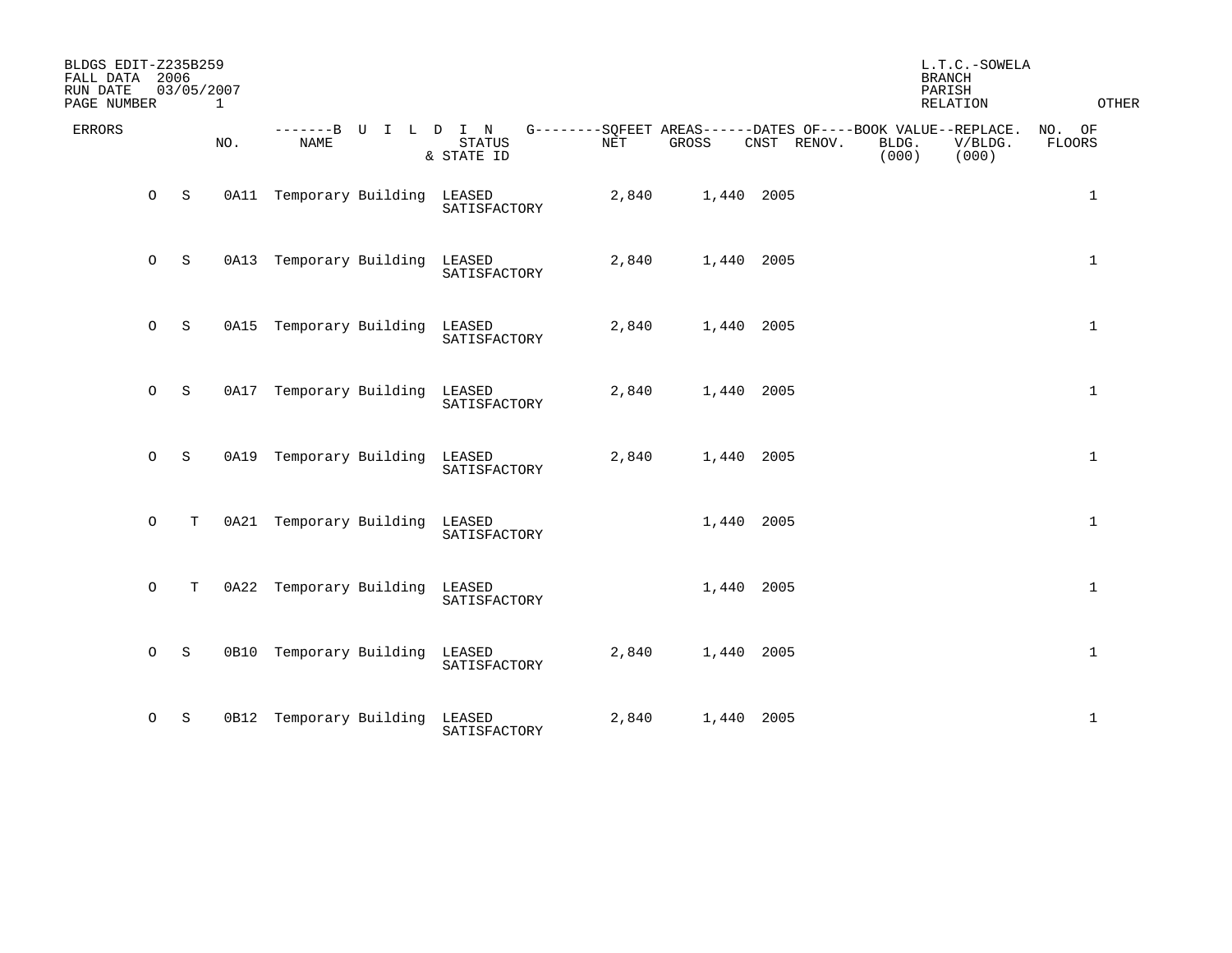| BLDGS EDIT-Z235B259<br>FALL DATA 2006<br>RUN DATE<br>PAGE NUMBER |         | 03/05/2007 | 2   |                                |                                                                                                                 |       |            |             | <b>BRANCH</b><br>PARISH | L.T.C.-SOWELA<br>RELATION | OTHER            |
|------------------------------------------------------------------|---------|------------|-----|--------------------------------|-----------------------------------------------------------------------------------------------------------------|-------|------------|-------------|-------------------------|---------------------------|------------------|
| <b>ERRORS</b>                                                    |         |            | NO. | <b>NAME</b>                    | -------B U I L D I N G--------SQFEET AREAS------DATES OF----BOOK VALUE--REPLACE.<br><b>STATUS</b><br>& STATE ID | NET   | GROSS      | CNST RENOV. | BLDG.<br>(000)          | V/BLDG.<br>(000)          | NO. OF<br>FLOORS |
|                                                                  | $\circ$ | S          |     | 0B14 Temporary Building LEASED | SATISFACTORY                                                                                                    | 2,840 | 1,440 2005 |             |                         |                           | $\mathbf{1}$     |
|                                                                  | $\circ$ | S          |     | 0B16 Temporary Building LEASED | SATISFACTORY                                                                                                    | 2,840 | 1,440 2005 |             |                         |                           | $\mathbf{1}$     |
|                                                                  | $\circ$ | S          |     | 0B18 Temporary Building        | LEASED<br>SATISFACTORY                                                                                          | 2,840 | 1,440 2005 |             |                         |                           | $\mathbf{1}$     |
|                                                                  | $\circ$ | S          |     | 0B20 Temporary Building LEASED | SATISFACTORY                                                                                                    | 2,840 | 1,440 2005 |             |                         |                           | $\mathbf{1}$     |
|                                                                  | $\circ$ |            |     | 0B22 Temporary Building LEASED | SATISFACTORY                                                                                                    | 1,420 | 1,440 2005 |             |                         |                           | $\mathbf{1}$     |
|                                                                  | $\circ$ | S          |     | 0B24 Temporary Building LEASED | SATISFACTORY                                                                                                    | 2,840 | 1,440 2005 |             |                         |                           | $\mathbf{1}$     |
|                                                                  | $\circ$ | S          |     | 00A1 Temporary Building LEASED | SATISFACTORY                                                                                                    | 2,840 | 1,440 2005 |             |                         |                           | $\mathbf{1}$     |
|                                                                  | $O_S$   |            |     | 00A3 Temporary Building        | LEASED<br>SATISFACTORY                                                                                          | 2,840 | 1,440 2005 |             |                         |                           | $\mathbf{1}$     |
|                                                                  | $\circ$ | S          |     | 00A5 Temporary Building LEASED | SATISFACTORY                                                                                                    | 2,840 | 1,440 2005 |             |                         |                           | $\mathbf{1}$     |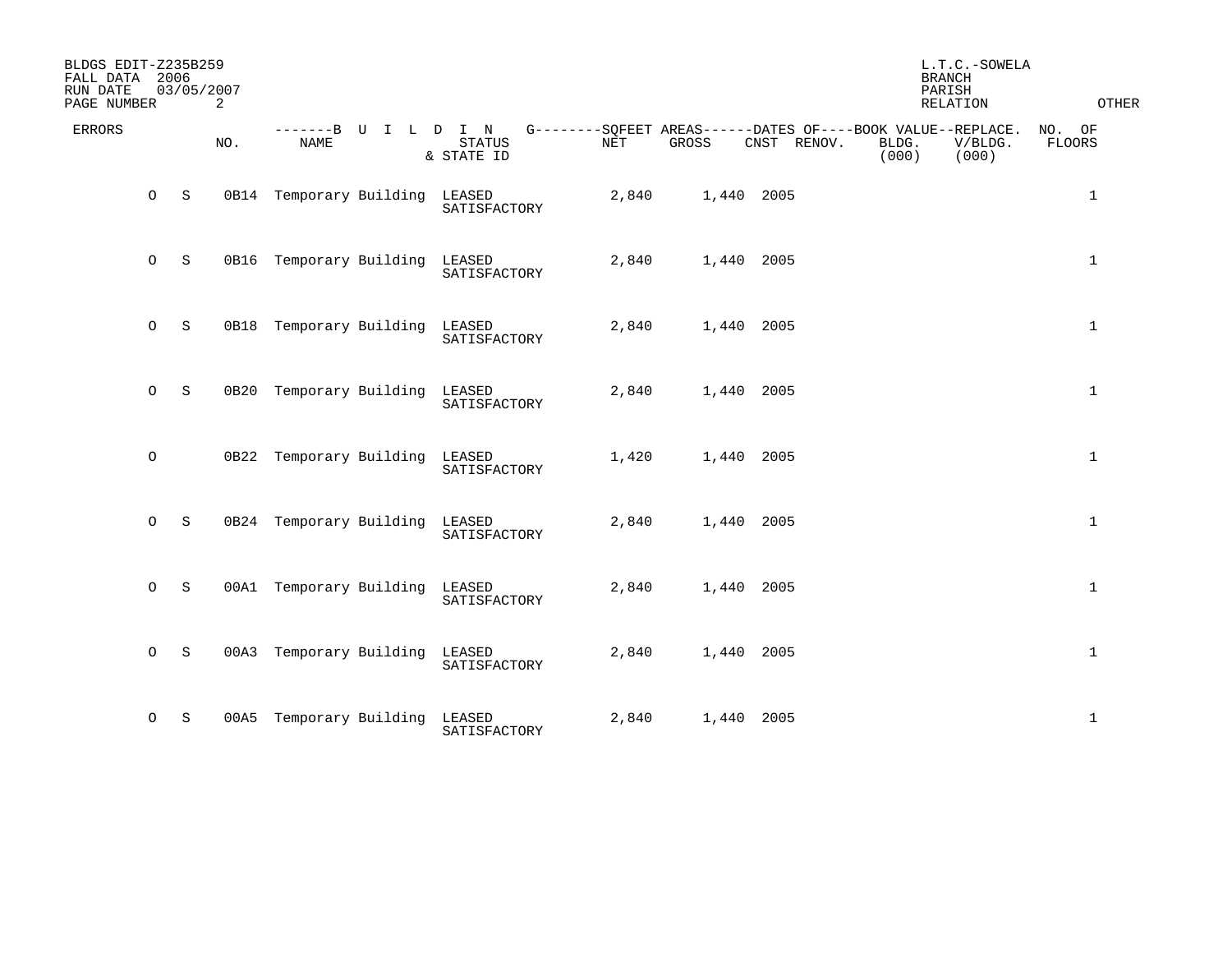| BLDGS EDIT-Z235B259<br>FALL DATA 2006<br>RUN DATE<br>PAGE NUMBER |             | 03/05/2007<br>3 |                         |                                          |        |             |             | L.T.C.-SOWELA<br><b>BRANCH</b><br>PARISH<br>RELATION                          | <b>OTHER</b>     |                  |
|------------------------------------------------------------------|-------------|-----------------|-------------------------|------------------------------------------|--------|-------------|-------------|-------------------------------------------------------------------------------|------------------|------------------|
| <b>ERRORS</b>                                                    |             | NO.             | -------B U<br>NAME      | ILDIN<br>STATUS<br>& STATE ID            | NET    | GROSS       | CNST RENOV. | G--------SQFEET AREAS------DATES OF----BOOK VALUE--REPLACE.<br>BLDG.<br>(000) | V/BLDG.<br>(000) | NO. OF<br>FLOORS |
| $\circ$                                                          | S           | 00A7            | Temporary Building      | LEASED<br>SATISFACTORY                   | 2,840  | 1,440 2005  |             |                                                                               |                  | $\mathbf{1}$     |
| $\circ$                                                          | S           | 00A9            | Temporary Building      | LEASED<br>SATISFACTORY                   | 2,840  | 1,440 2005  |             |                                                                               |                  | $\mathbf{1}$     |
| $\circ$                                                          | S           | 00B2            | Temporary Building      | LEASED<br>SATISFACTORY                   | 2,840  | 1,440 2005  |             |                                                                               |                  | $\mathbf 1$      |
| $\circ$                                                          | $\mathbf S$ |                 | 00B4 Temporary Building | LEASED<br>SATISFACTORY                   | 2,840  | 1,440       | 2005        |                                                                               |                  | $\mathbf{1}$     |
| $\circ$                                                          | S           | 00B6            | Temporary Building      | LEASED<br>SATISFACTORY                   | 2,840  | 1,440 2005  |             |                                                                               |                  | $\mathbf 1$      |
| $\circ$                                                          | $\mathbf S$ | 00B8            | Temporary Building      | LEASED<br>SATISFACTORY                   | 2,840  | 1,440       | 2005        |                                                                               |                  | $\mathbf 1$      |
|                                                                  |             |                 | 000A Administration/Caf | OWNED BY INST.<br>REMODELING-B<br>S05708 | 47,802 | 54,578 1979 |             | 1999<br>2,111                                                                 | 3,051            | $\overline{a}$   |
|                                                                  |             |                 | 000B Aircraft Mechanica | OWNED BY INST.<br>REMODELING-A<br>S05706 | 26,863 | 28,564 1948 |             | 530<br>1999                                                                   | 670              | $\mathbf{1}$     |
|                                                                  |             |                 | 000C Aviation Technolog | OWNED BY INST.<br>REMODELING-A<br>S13102 | 5,014  | 6,095 2000  |             | 465                                                                           | 465              | $\mathbf{1}$     |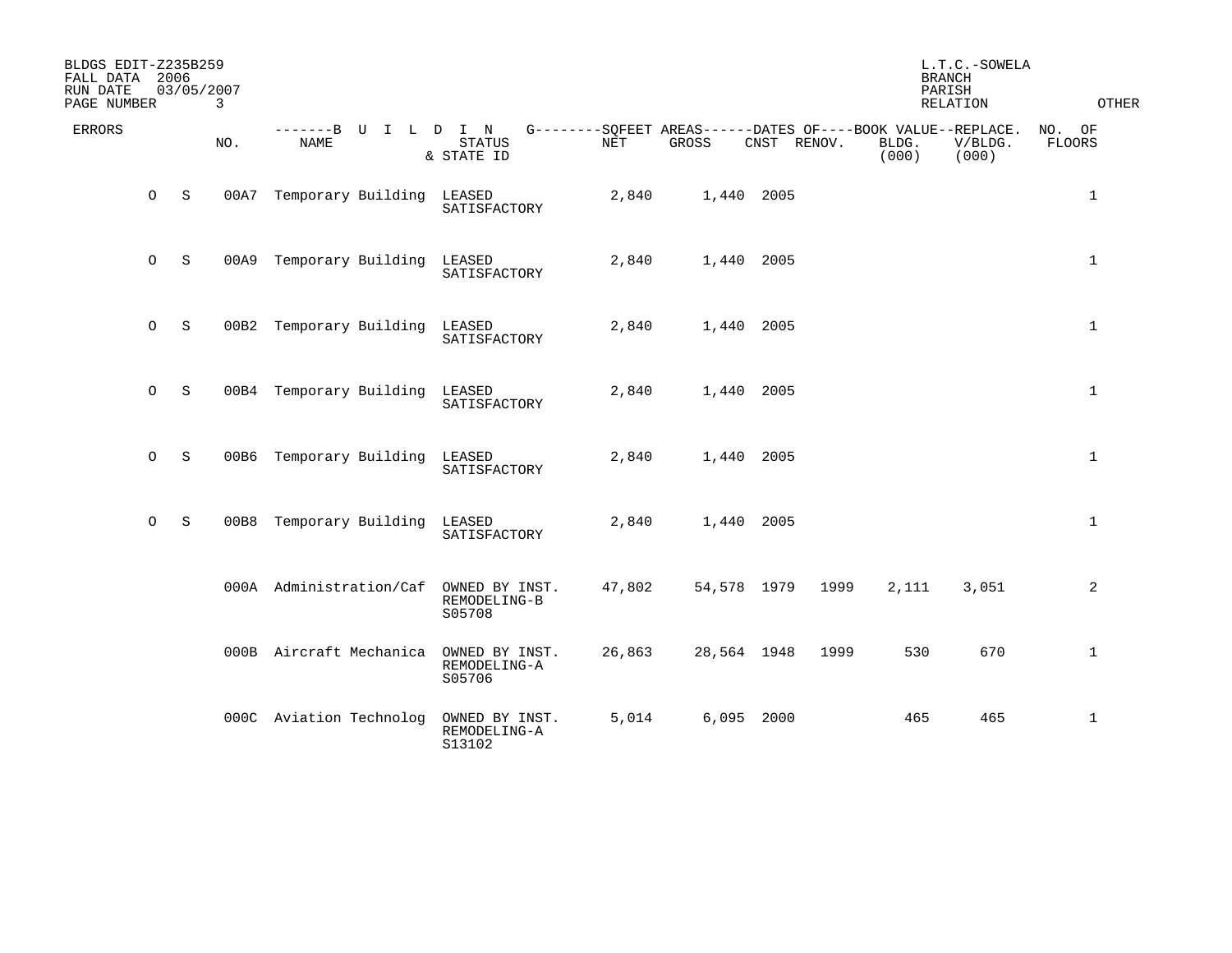| BLDGS EDIT-Z235B259<br>FALL DATA 2006<br>03/05/2007<br>RUN DATE<br>PAGE NUMBER | $\overline{4}$ |                              |                                          |        |                                                                      |             |      |                | L.T.C.-SOWELA<br><b>BRANCH</b><br>PARISH<br>RELATION | OTHER                   |
|--------------------------------------------------------------------------------|----------------|------------------------------|------------------------------------------|--------|----------------------------------------------------------------------|-------------|------|----------------|------------------------------------------------------|-------------------------|
| <b>ERRORS</b>                                                                  | NO.            | -------B U I L D I N<br>NAME | STATUS<br>& STATE ID                     | NET    | G--------SOFEET AREAS------DATES OF----BOOK VALUE--REPLACE.<br>GROSS | CNST RENOV. |      | BLDG.<br>(000) | V/BLDG.<br>(000)                                     | NO. OF<br><b>FLOORS</b> |
|                                                                                |                | 000D Electro-Mechnical       | OWNED BY INST.<br>REMODELING-A<br>S05707 | 12,096 | 28,539 1948                                                          |             | 1992 | 946            | 1,730                                                | $\mathbf 1$             |
|                                                                                |                | 000E Mechanical Buildin      | OWNED BY INST.<br>REMODELING-A<br>S05710 | 23,587 | 28,336 1948                                                          |             | 2001 | 145            | 610                                                  | $\mathbf{1}$            |
|                                                                                |                | 000F Metal Trades Build      | OWNED BY INST.<br>REMODELING-A<br>S05709 | 7,853  | 18,640 1979                                                          |             | 1999 | 678            | 979                                                  | $\mathbf{1}$            |
|                                                                                |                | 000G Computer Center         | OWNED BY INST.<br>REMODELING-A<br>S05705 | 15,161 | 28,346 1983                                                          |             | 1997 | 1,221          | 1,483                                                | $\mathbf 1$             |
|                                                                                |                | 000I Student Center          | OWNED BY INST.<br>REMODELING-A<br>S05711 | 1,896  |                                                                      | 3,314 1984  | 1999 | 116            | 143                                                  | $\mathbf{1}$            |
| T.                                                                             |                | 000J Metal Trades Build      | OWNED BY INST.<br>REMODELING-A<br>S05712 |        | 1,500 1977                                                           |             |      | 6              | 5                                                    | $\mathbf{1}$            |
| T                                                                              |                | 000K Metal Trades Build      | OWNED BY INST.<br>REMODELING-A<br>S05713 |        |                                                                      | 144 1975    |      | $\mathbf{1}$   | 3                                                    | $\mathbf{1}$            |
| T                                                                              |                | 000L Hazardous Waste St      | OWNED BY INST.<br>REMODELING-A<br>S05714 |        |                                                                      | 132 1975    |      | $\mathbf{1}$   | $\overline{a}$                                       | $\mathbf{1}$            |
| т                                                                              |                | 000M Pavillion #1            | OWNED BY INST.<br>REMODELING-A<br>S05715 |        |                                                                      | 396 1985    | 1999 | $\overline{a}$ | 2                                                    | $\mathbf 1$             |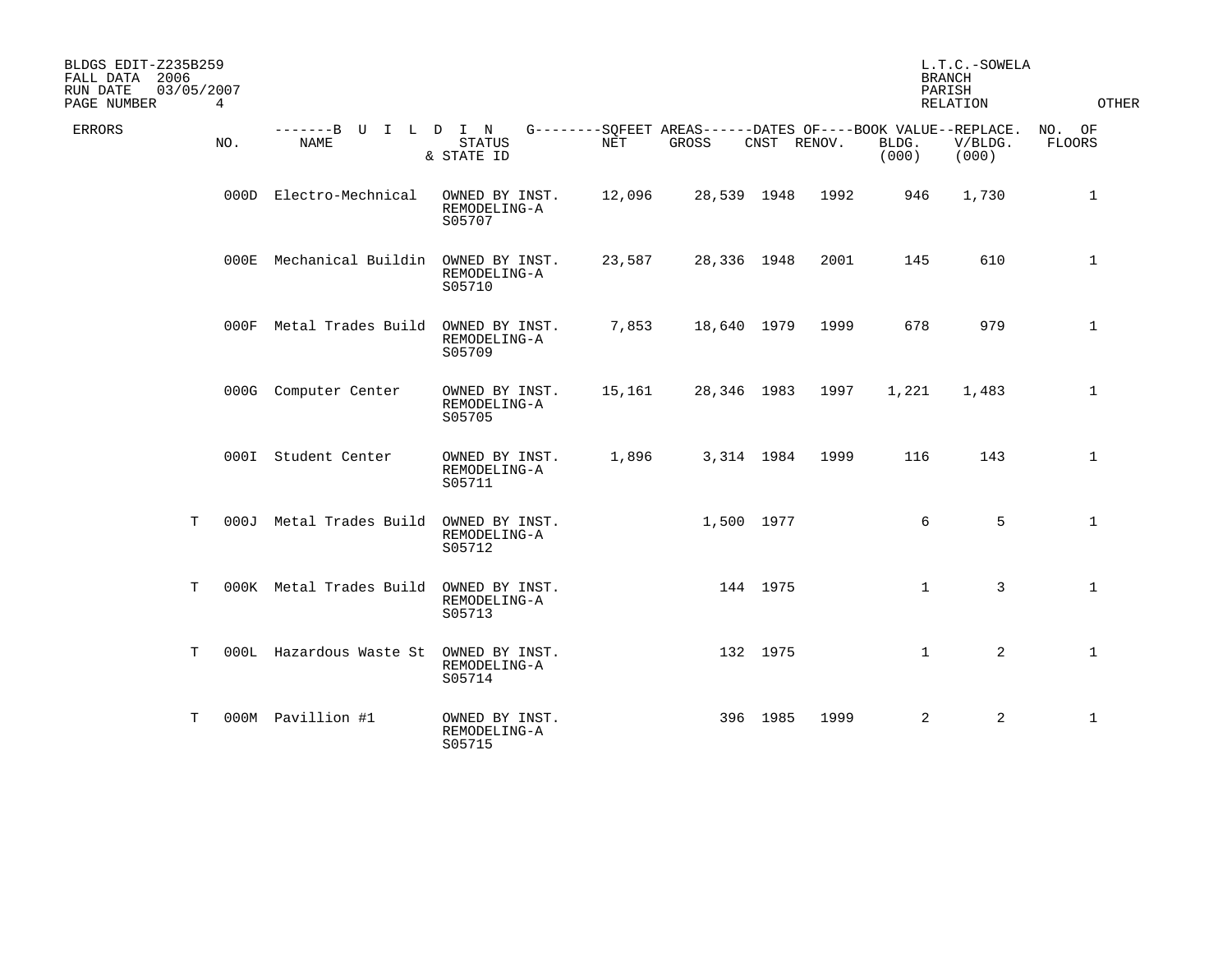| BLDGS EDIT-Z235B259<br>FALL DATA 2006<br>RUN DATE<br>PAGE NUMBER | 03/05/2007<br>5 |                                        |                                          |     |       |          |             | L.T.C.-SOWELA<br><b>BRANCH</b><br>PARISH<br><b>RELATION</b> | <b>OTHER</b>                                                                    |                         |
|------------------------------------------------------------------|-----------------|----------------------------------------|------------------------------------------|-----|-------|----------|-------------|-------------------------------------------------------------|---------------------------------------------------------------------------------|-------------------------|
| ERRORS                                                           | NO.             | -------B U I L D I N<br><b>NAME</b>    | STATUS<br>& STATE ID                     | NET | GROSS |          | CNST RENOV. | BLDG.<br>(000)                                              | G--------SQFEET AREAS------DATES OF----BOOK VALUE--REPLACE.<br>V/BLDG.<br>(000) | NO. OF<br><b>FLOORS</b> |
|                                                                  | T               | 000N Pavillion #2                      | OWNED BY INST.<br>REMODELING-A<br>S05716 |     |       | 396 1985 | 1999        | $\overline{2}$                                              | 2                                                                               | $\mathbf{1}$            |
|                                                                  | $\mathbf T$     | 0000 Pavillion #3                      | OWNED BY INST.<br>REMODELING-A<br>S05717 |     |       | 396 1985 | 1999        | $\overline{a}$                                              | 2                                                                               | $\mathbf{1}$            |
|                                                                  | T               | 000P Pavillion #4                      | OWNED BY INST.<br>REMODELING-A<br>S05718 |     |       | 396 1985 | 1999        | $\overline{2}$                                              | $\overline{2}$                                                                  | $\mathbf{1}$            |
|                                                                  | T               | 0000 Pavillion #5                      | OWNED BY INST.<br>REMODELING-A<br>S12025 |     |       | 396 1994 |             | $\mathbf{3}$                                                | $\overline{2}$                                                                  | $\mathbf{1}$            |
|                                                                  | T               | 000R Barbeque Pavillion OWNED BY INST. | REMODELING-A<br>S0571                    |     |       | 400 1985 |             | $\overline{4}$                                              | 6                                                                               | $\mathbf{1}$            |
|                                                                  | T               | 000S Garbage Enclosure                 | OWNED BY INST.<br>REMODELING-A<br>S05720 |     |       | 64 1985  |             | $\mathbf{1}$                                                | $\mathbf{1}$                                                                    | $\mathbf{1}$            |
|                                                                  |                 | 000T Greenhouse                        | OWNED BY INST.<br>REMODELING-A<br>S12026 | 260 |       | 260 1995 |             | $7^{\circ}$                                                 | 5                                                                               | $\mathbf{1}$            |
| $\circ$                                                          |                 | 000U Temporary Building                | LEASED<br>SATISFACTORY                   | 600 |       | 600 1990 |             |                                                             |                                                                                 | $\mathbf{1}$            |
| $\circ$                                                          |                 | 000V Temporary Building LEASED         | SATISFACTORY                             | 600 |       | 600 1990 |             |                                                             |                                                                                 | $\mathbf{1}$            |